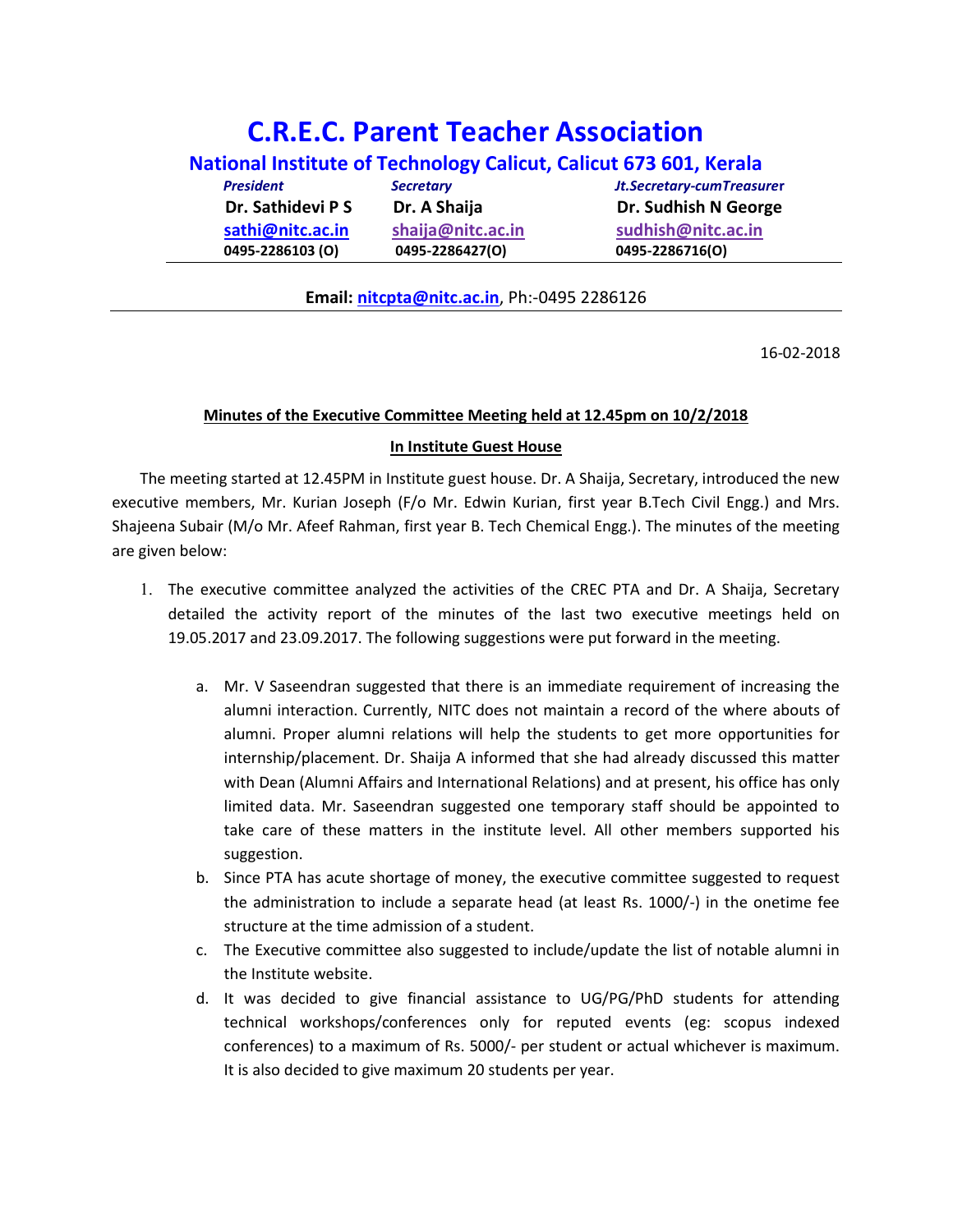- e. The executive committee also suggested organizing an expert lecture on the topic "Cyber Security" in the ensuing monsoon semester.
- f. It is proposed to suggest the BOAC to incorporate enough steps to improve the communication skills/ writing skills/ technical paper or research proposal writing skills of students.
- g. It is also proposed to suggest the administration to give more financial assistance to the students for appearing various cultural events outside institute.
- h. It is decided to propose Students Affairs Council (SAC) to organize some workshops to improve the soft skills of students with a professional trainer.
- i. Since the PTA link in the institute homepage is difficult to find out, it is suggested to ask the webmaster to place it in a more suitable location at the Institute homepage.
- j. Dr. G Unnikrishnan detailed about the proposed waste management system and waste water recycling unit in the institute.
- k. It is decided to give a proposal to the administration to give a request to  $M/s$  Infosys Ltd., for availing financial assistance to construct a foot over- pass in the main road.
- l. Since SJET gets an yearly collection of 1-3 lakhs, it is decided to ask Secretary, SJET whether the amount (around 2 lakhs) being paid by PTA every year for giving SJET scholarships is required or not.
- m. It is decided to approach the Institute administration to take action to tackle the drug usage related issues in the institute.
- n. It is decided to propose the installation of more solar water heaters in the institute hostels.
- o. It is decided that the requirement of wifi connectivity in A/PG1 hostels is not an urgent need.
- p. The executive committee suggested that the request of girl students to extend the timing of ladies hostel till 9.00 pm is not recommended,on account of security issues.
- 2. The executive committee also decided to place the following items in the Annual General Body Meeting.
	- a. Change of name form CREC PTA to NITC PTA
	- b. Suggestion of formation of a committee for Training and Placement (T & P) with Professor (T & P) as the convener and a faculty representative from each department as members to improve the training and internship offers of students.
	- c. Restructuring of Student's Grievance Cell with the representatives from parents.
	- d. Separate head for PTA fund in the fees structure at the time of admission (at least Rs. 1000/-).
	- e. Incorporation of parent of PG students in CREC PTA.
	- f. Change of entry/exit timing of girls in ladies hostel till 9.00 pm.

The meeting ended at 2.00PM.